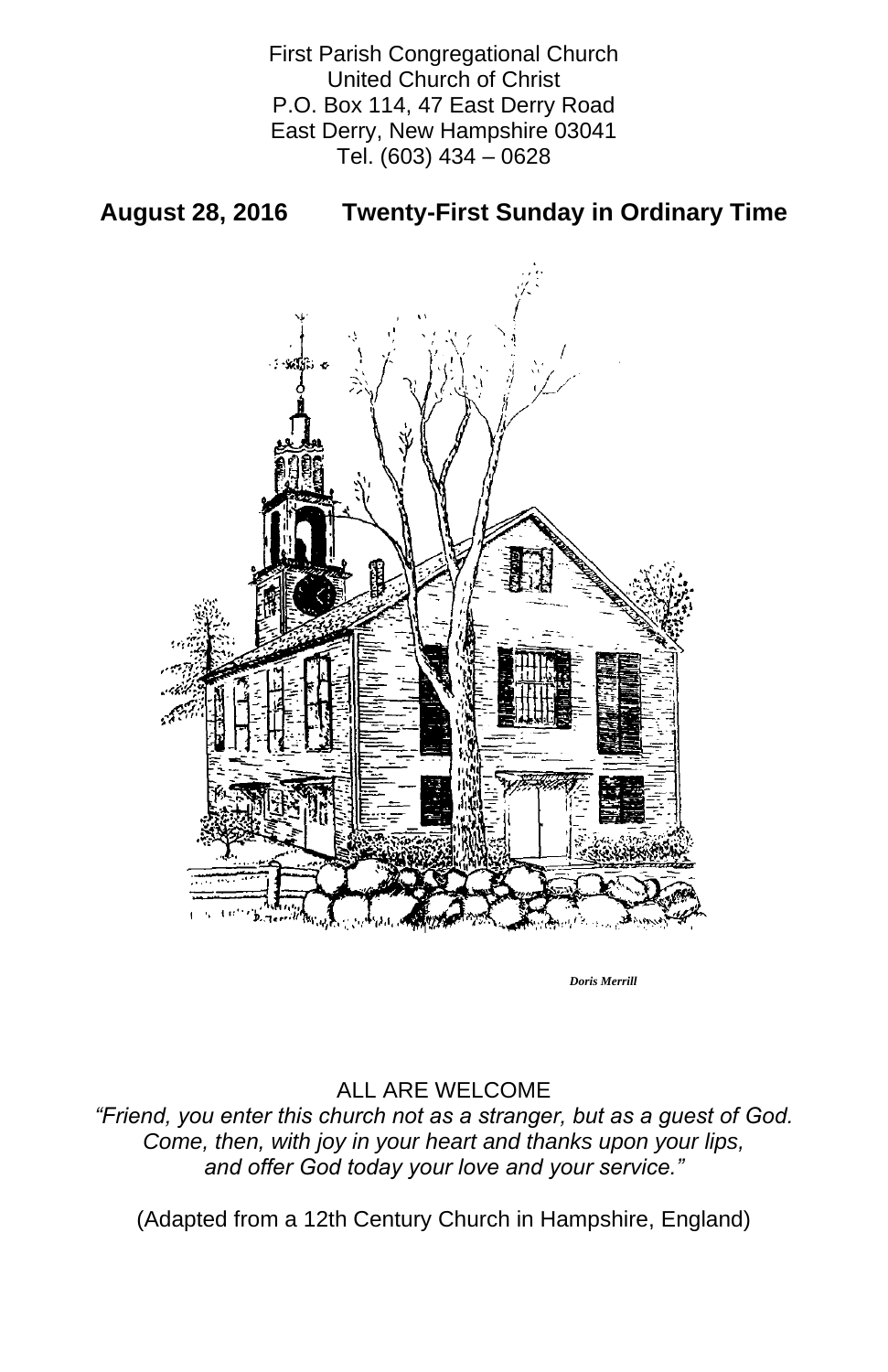*August 28, 2016 Twenty-First Sunday in Ordinary Time*

**First Parish Congregational Church, United Church of Christ, is a community of faith** 

**built upon a firm foundation of worship, prayer and education. In affirming diversity, we are dedicated to welcoming all people who seek the Word of God, Christian fellowship and service to others. In partnership with Christ and led by the Holy Spirit,**

**we reach out to the ever-widening community through active and loving ministry.**

# **WELCOME TO ALL OF GOD'S CHILDREN**

WELCOME & ANNOUNCEMENTS; SHARING JOYS & CONCERNS

# **WE GATHER INTO THE PRESENCE OF GOD**

\*HYMN NO. 42 *"O, For a Thousand Tongues to Sing"*

\*CALL TO WORSHIP (taken from the Iona Community)

- One: Gather us in, O God. Gather us in: the lost and the lonely, the broken and breaking, the tired and aching, who long for the nourishment held in your hands.
- **All: Gather us in**!
- One: The done and the doubting, the wishing and wondering, the puzzled and pondering, who long for the company held in your hands.

## **All: Gather us in!**

- One: The proud and pretentious, the sure and superior, the never inferior, who long for the leveling held in your hands.
- **All: Gather us in!**
- One: The bright and the bustling, the stirrers, the shakers, the kind laughtermakers, who long for greater joys held in your hands.

# **All: Gather us in!**

One: From corner or limelight, from mansion or campsite, from fears and obsession, from tears and depression, from untold excesses, from treasured successes, to meet, to greet, to be given a seat, to be joined to the vine, to be offered new wine, to become like the least to be found at the feast.

#### **All: Gather us in!**

#### \*INVOCATION

**Gracious God, giver of life and breath, be present to us this day and shower us with your love. In your nearness, call us forth. Help us to see your blessings upon our lives, numerous as the stars above, and share those blessings with others. May your presence bring praise from our open hearts, service from our willing hands, and joyful spirits ready to go where you send us. In Jesus' name we pray, Amen.**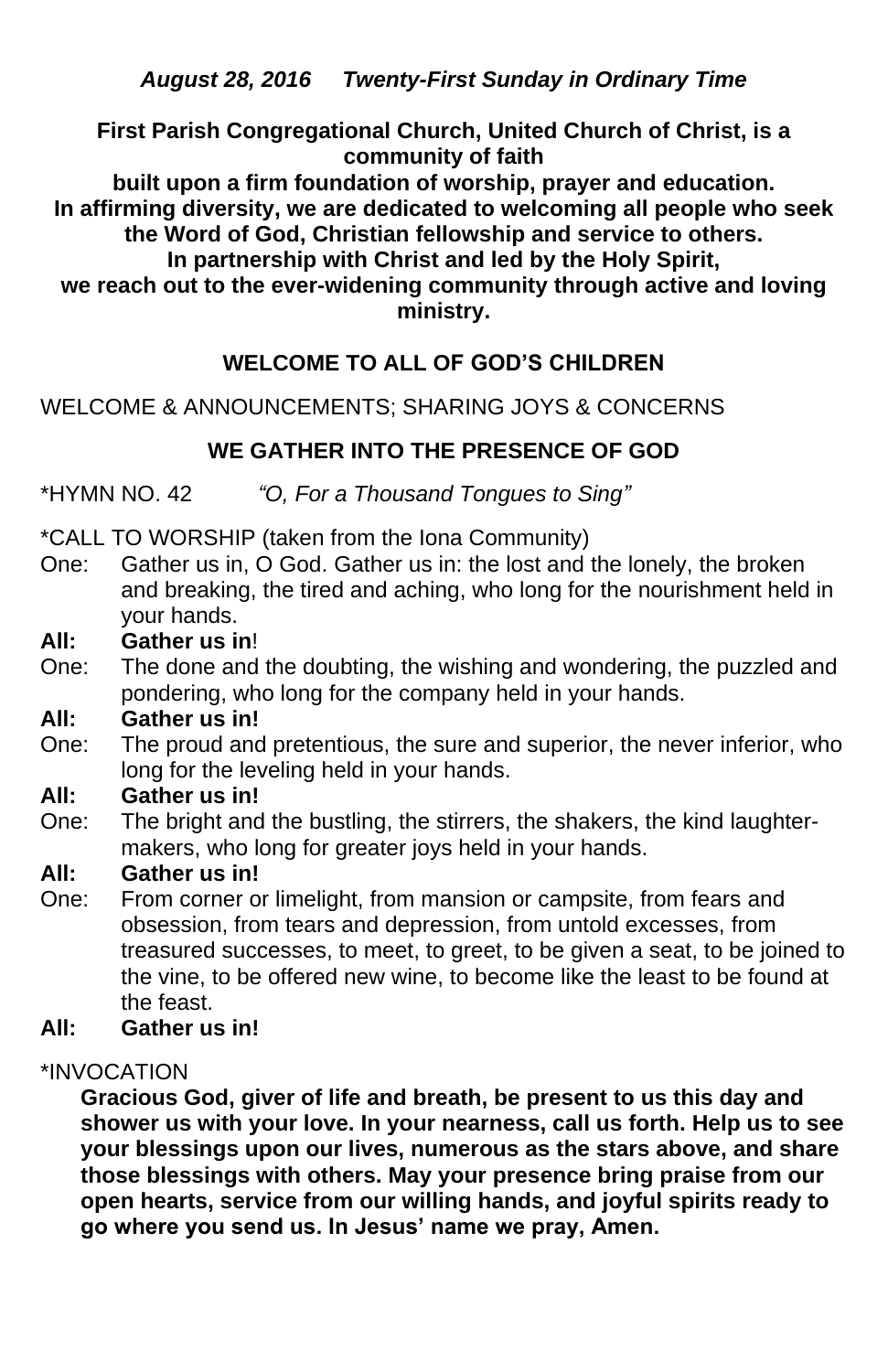#### \*SONG OF PRAISE **#**759

**Glory to the Creator, the Christ, the Holy Spirit, Three-in-One; as it was in the beginning, is now, and ever shall be, world without end. Amen. Amen.**

## **WE INVITE FORWARD GOD'S YOUNGER DISCIPLES**

*At this time, all children are invited to come forward for the children's offering,*  and children's time. An offering is not required for participation. All are welcome, *especially first time visitors.*

CHILDREN'S MESSAGE Sarah Keller THE LORD'S PRAYER

CHILDREN'S OFFERING "*Jesus Loves Me"*

PRAYER OF DEDICATION (in unison)

**Dear God, we offer you our gifts with thanks and praise, be with us and guide us all of our days. Teach us how to love each other, and to shine your light into the world. Amen.**

| <b>HEBREW SCRIPTURE</b>                                 | Psalm 112: 1-7 | (O.T. p. 623)                             |
|---------------------------------------------------------|----------------|-------------------------------------------|
| GOSPEL                                                  | Mark 5:1-20    | $(N.T. p.p. 39-40)$                       |
| <b>SERMON</b>                                           |                | "Go Home" The Rev. Heidi Carrington Heath |
| <b>WE RESPOND WITH PRAYER</b><br><b>PASTORAL PRAYER</b> |                |                                           |

**Our Father, who art in heaven, Hallowed be Thy name. Thy kingdom come; Thy will be done; on earth as it is in heaven. Give us this day our daily bread and forgive us our debts as we forgive our debtors. Lead us not into temptation, but deliver us from evil; for Thine is the Kingdom, and the Power, and the Glory forever. Amen**.

\*HYMN NO. 473 *"Blessed Assurance"*

### **WE HEAR GOD'S WORD FOR US**

**WE RESPOND WITH OUR FINANCIAL GIFTS**

#### OFFERTORY INVITATION

Paul's letter to the Corinthians tells us that God loves a cheerful giver. Give freely and from your heart that we might shine our lights beyond these doors. The morning offering will now be given and received.

OFFERTORY MUSIC

\*DOXOLOGY #780 **Praise God from whom all blessings flow; Praise God, all creatures here below; Praise God above, you heavenly host: Praise Father, Son, and Holy Ghost.**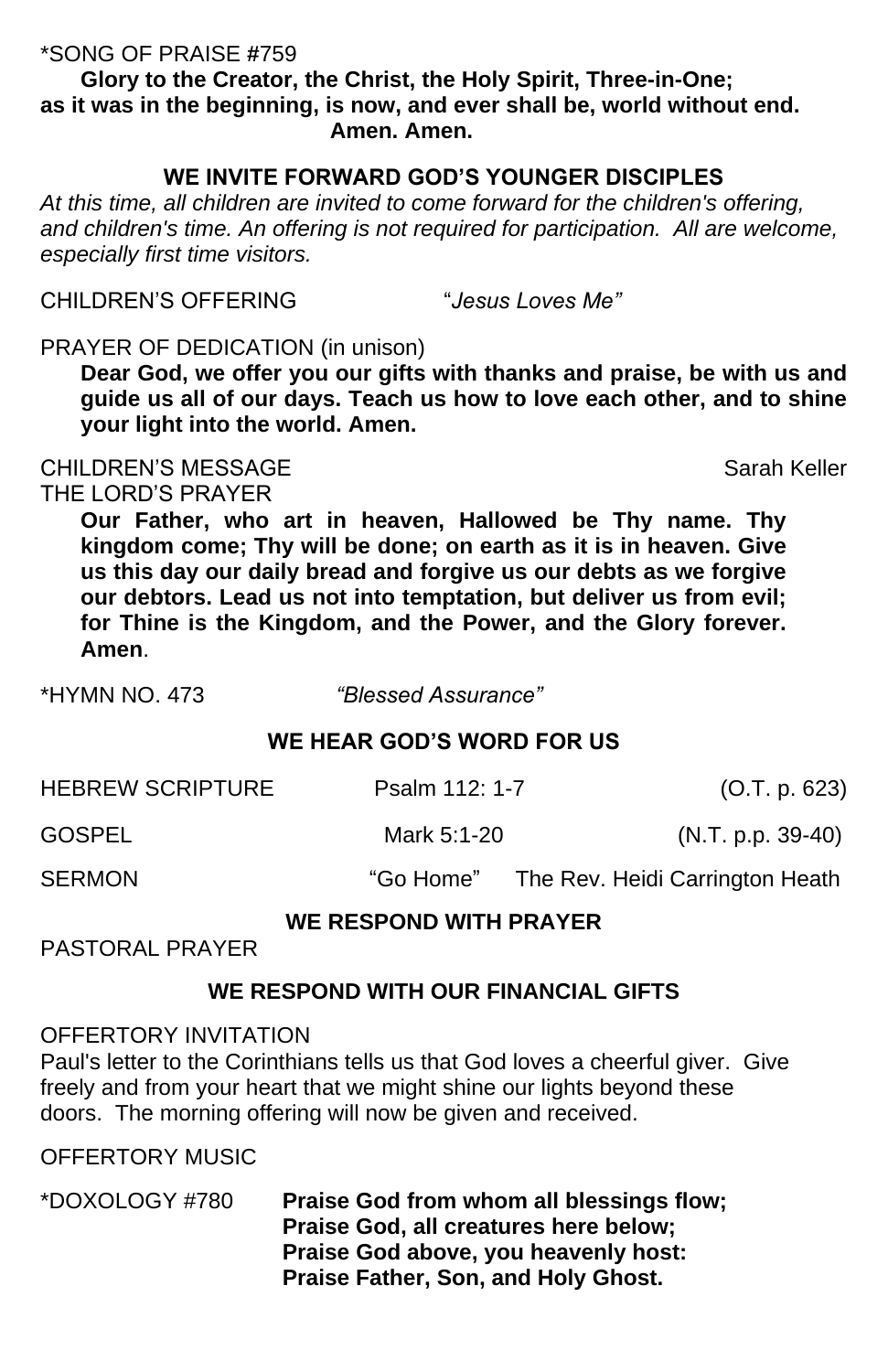\*PRAYER OF DEDICATION

**Lord, richly bless and multiply these offerings of gratitude. That all whose lives they touch may know the grace and power of your love. Amen.**

#### **WE GO OUT TO LOVE AND SERVE A LOVING, SERVING GOD**

*\*Indicates all that are able may stand.* MINISTERS OF THE CHURCH Members of the Congregation DEACONS OF THE MONTH Cindy Pingree and Reni Harnden LAY READER Cyndi Gray USHERS **Becky Fleury and Verna Elwell** 

GREETER(s) Becky Fleury PASTOR The Rev. Dr. Deborah Roof ASSOCIATE PASTOR The Rev. Heidi Carrington Heath MUSIC DIRECTOR Susan Handy ACCOMPANIST/ORGANIST **SECOMPANIST** ACCOMPANIST ACCOMPANIST INTERIM ADMINISTRATIVE ASSISTANT THE Rebecca Cobban

\*HYMN NO. 393 *"Blest Be the Tie that Binds"*

**BENEDICTION** 

CONGREGATIONAL RESPONSE *God Be With You*

**God be with you till we meet again; By good counsel guide, uphold you, With a shepherd's care enfold you: God be with you till we meet again**.

**POSTLUDE** 

Joe Weaver and Sue Hunt Michael Bryan

**First Parish Congregational Church, United Church of Christ** PO BOX 114, 47 East Derry Rd East Derry, NH 03041 Tel. 603.434.0628 Fax. 603.437.3001 Interim Office Manager: Rebecca Cobban Email: officemgr@fpc-ucc.org Office Hours: Monday-Friday 10:00 AM – 4:30 PM

Our website [www.fpc-ucc.org](http://www.fpc-ucc.org/) Find us and 'friend us' on Facebook [www.facebook.com/fpcucc](http://www.facebook.com/fpcucc)